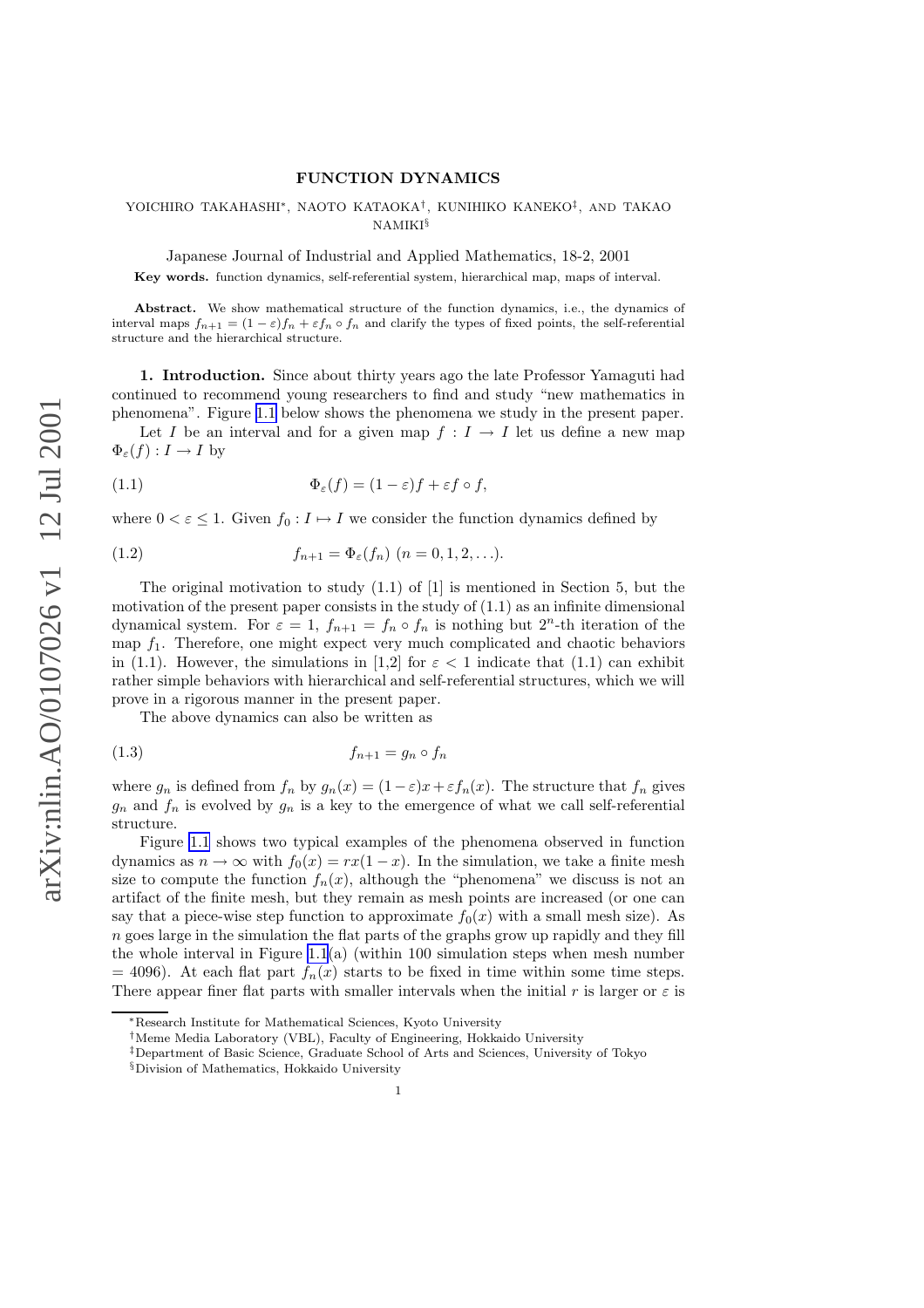<span id="page-1-0"></span>smaller. Furthermore, there appear some complicated structure and some parts with irregular oscillation in time, near the end points of flat parts in Figure 1.1(b). Those phenomena as well as other structures and dynamics were reported and heuristically analyzed in[[1\]](#page-15-0) and[[2\]](#page-15-0).



FIG. 1.1. Two typical results  $f_{\infty}(x)$  of numerical simulation of function dynamics for  $f_0(x)$  = rx(1 - x). (a) r = 3.9,  $\varepsilon = 0.75$ . (b) r = 3.9,  $\varepsilon = 0.8$ .  $f_n(x)$  with sufficiently large n is plotted. The simulation is carried out by using the mesh number 4096, i.e., by taking a piecewise step function approximating  $f_0(x)$  with the mesh size  $1/4096$ .

In the present paper, we study the limit  $f_{\infty}(x)$ . In Section 2, the flat parts are explained. In Section 3 we study how the "self-reference" is represented within a hierarchical structure of the function  $f_{\infty}(x)$ .

In particular, there can exist trajectories such that

$$
f_{n+1}(x) = g_{\infty}(f_n(x))
$$

where $g_{\infty}$  is the "generated map" in the terminology of [[1](#page-15-0)], and some part of function is driven by other parts. In Section 4, we give a further example which shows "entangled hierarchy", where the hierarchy of rules change dynamically in time. In the last section 5, the original motivation of the model are discussed, and the results are interpreted.

To close the introduction, we state some terminology. We denote the set of fixed points of f as  $Fix(f) = \{x \in I | f(x) = x\}$ . Take a fixed point  $q \in Fix(f)$ , and we call q a stable fixed point if there exists an open neighborhood  $U$  of  $q$  such that  $U \supset f(U) \supset \cdots \supset f^{n}(U)$  and  $\bigcap_{n\geq 0} f^{n}(U) = \{q\}.$  A semi-stable fixed point q is defined in a similar manner but U has the form  $[q, q + \delta)$  or  $(q - \delta, q]$ .  $Fix^{(s)}(f)$ denotes the set of stable or semi-stable fixed points. The basin of attraction  $B(Q)$  of  $Q \subset Fix^{(s)}(f)$  is defined as  $\{x \in I | \lim_{n \to \infty} f^{n}(x) \subset Q\}.$ 

2. The fixed point  $f_{\infty}$ . Our starting point of the study is to focus on those points  $x$  in the interval  $I$  where the limits

(2.1) 
$$
f_{\infty}(x) = \lim_{n \to \infty} f_n(x)
$$

exist.

Optimists will take the formal limit of  $f_{n+1} = (1 - \varepsilon)f_n + \varepsilon f_n \circ f_n$  to find the following relation independent of  $\varepsilon > 0$ :

(2.2) 
$$
f_{\infty}(x) = f_{\infty}(f_{\infty}(x)).
$$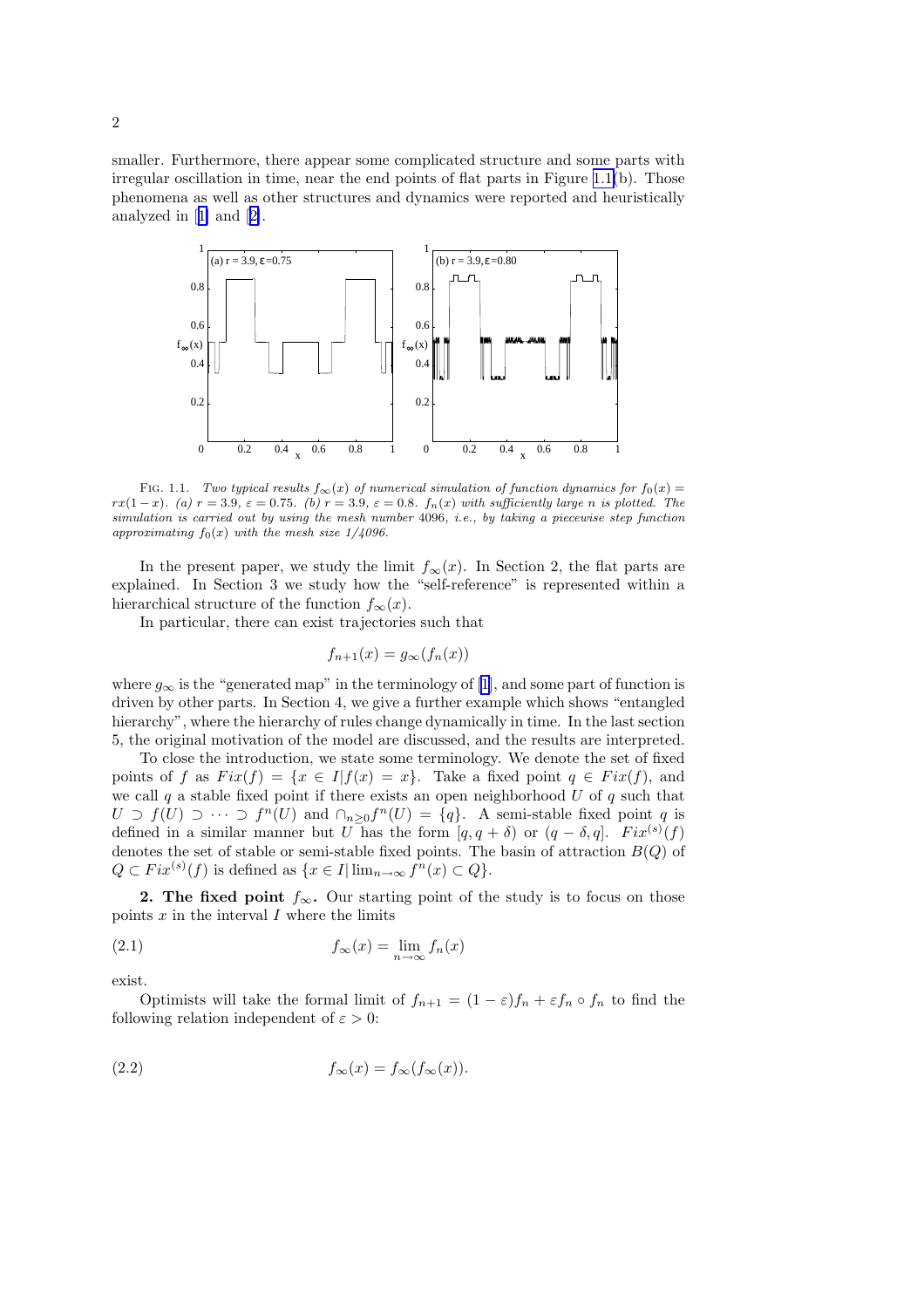Function Dynamics 3

<span id="page-2-0"></span>In other words, it is expected that the limit  $f_{\infty}(x)$  is, if any, a fixed point of the map  $f_{\infty}$  and that  $f_{\infty}$  is a step function taking fixed point as its values. Simulations support this. Indeed, what we called the flat parts in Figure [1.1](#page-1-0) form step functions. Note, however, that domain of  $f_{\infty}$  may not be the whole interval I.

The following is the mathematical statement for the above observation.

THEOREM 2.1. For a given continuous map  $f_0 : I \mapsto I$ , there exist a non-empty subset  $\Omega$  of the interval I and a map  $f_{\infty} : \Omega \mapsto \Omega$  which satisfy the following properties: (i) For each  $x \in \Omega$  the limit ([2.1\)](#page-1-0) exists and ([2.2\)](#page-1-0) holds.

- (ii) Fix $(f_{\infty})$  is non-empty.
- (iii)  $f_{\infty}(\Omega) \subset Fix(f_{\infty})$ . In other words,  $f_{\infty}$  is a step function on  $\Omega$  outside a (possibly empty) subset of I where  $f(x) = x$ . More precisely, let  $\Omega_q :=$  $f^{-1}_{\infty}(q) = \{x \in \Omega | f_{\infty}(x) = q\},$  we have a partition:

$$
\Omega = \bigcup_{q \in Fix(f_{\infty})} \Omega_q.
$$

REMARK 2.2. We should mention here that we do not exclude the case when the map  $f_{\infty}$  is the identity map if it is restricted to a subinterval.

As the proof below shows, we can take

(2.3) 
$$
\Omega = \bigcup_{n \geq 0} f_n^{-1}(\text{Fix}(f_n)).
$$

In particular,  $\Omega \neq \emptyset$  since Fix $(f_0) \neq \emptyset$  by the intermediate value theorem. Moreover, the set

(2.4) 
$$
\Omega^{I} = \bigcup_{n \geq 0} \text{Fix}(f_n)
$$

coincideswith Fix $(f_{\infty})$ . In [[1\]](#page-15-0), the point in  $\Omega^I$  is called the fixed point of type-I and the point in  $\Omega^{II} := \Omega \setminus \Omega^{I}$  is called the fixed point of type-II.

The set  $\Omega_q$  is an at most countable union of intervals if q is a stable fixed point of some  $f_n$ , while  $\Omega_q$  is a finite or at most countable set if q is an unstable fixed point. The following lemma guarantees that flat parts of the graph of  $f_n$  grow up.

Lemma 2.3.

(i) 
$$
Fix(f_n) \subset Fix(f_{n+1})
$$
 for each n.

(ii)  $f_n^{-1}(Fix(f_n)) \subset f_{n+1}^{-1}(Fix(f_{n+1}))$  for each n.

(Proof.) If  $f_n(x) = x$ , then  $f_{n+1}(x) = (1 - \varepsilon)f_n(x) + \varepsilon f_n(f_n(x)) = (1 - \varepsilon)x + \varepsilon x = x$ . Hence,  $x \in \text{Fix}(f_{n+1})$ .

Next, if  $f_n(x) = q$  and  $f_n(q) = q$  then  $f_{n+1}(q) = q$  by (i) and  $f_{n+1}(x) = (1 \varepsilon$ ) $f_n(x) + \varepsilon f_n(f_n(x)) = (1 - \varepsilon)q + \varepsilon f_n(q) = q.$  $\Box$ 

Hence,  $x \in f_{n+1}^{-1}(\text{Fix}(f_{n+1})).$ (*Proof of Theorem 2.1*) Define the sets  $\Omega$  and  $\Omega^I$  by (2.3) and (2.4). If  $x \in \Omega^I$ , then  $x \in Fix(f_n)$  for some n, and therefore, by lemma 2.3(i),  $f_n(x) = x$  for all  $m \geq n$ . Hence, the limit  $f_{\infty}(x)$  exists and equals x. If  $x \in \Omega$ , then  $x \in f_{n}^{-1}(\text{Fix}(f_{n}(x))$  for some  $n$ . By Lemma 2.3(ii) (and its proof)

$$
f_m(x) = q
$$
 for all  $m \ge n$  with  $q = f_n(x) \in \text{Fix}(f_n)$ .

Hence, the limit  $f_{\infty}(x)$  exists and equals q. In particular,  $f_{\infty}(f_{\infty}(x)) = f_{\infty}(q) = q =$  $f_{\infty}(x)$ . Consequently we obtain (i) and (ii). Now (iii) follows if we set

$$
\Omega_q = f_{\infty}^{-1}\{q\} = \{x \in \Omega | f_{\infty}(x) = q\}.
$$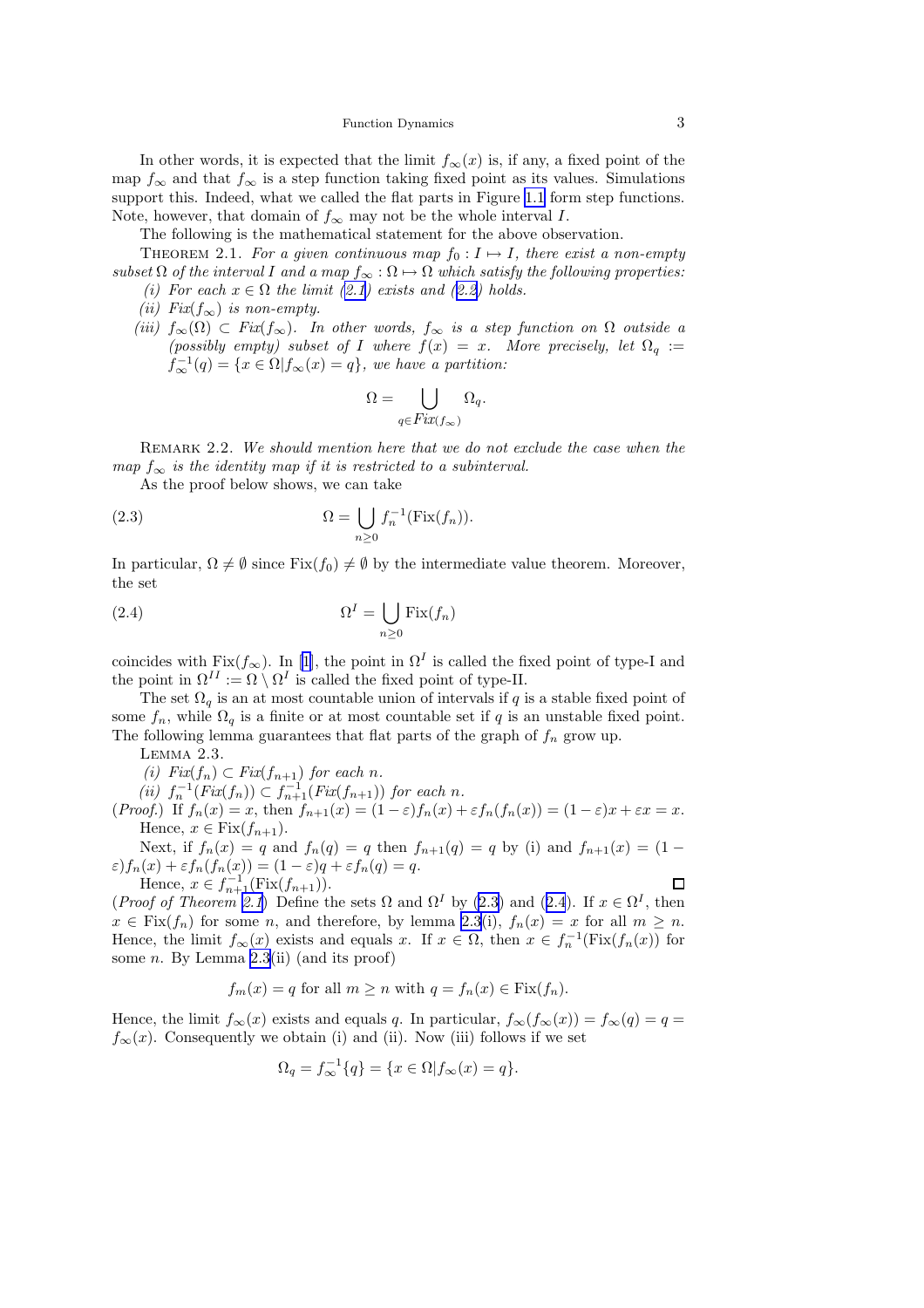The case where  $f_{\infty}$  is a continuous function is very restrictive:

<span id="page-3-0"></span>PROPOSITION 2.4. If  $f: I \to I$  is continuous and satisfies  $f \circ f = f$  on I, then  $Fix(f)$  is an interval and  $I = f^{-1}Fix(f)$ .

(*Proof.*) The condition  $f \circ f = f$  on I implies  $I = f^{-1}Fix(f)$ . Suppose the contrary. Then we would find two fixed points  $q_0$  and  $q_1$  and a non fixed point x in between  $q_0$  and  $q_1$ . Let  $q_0 < x < q_1$ . Since f is continuous,  $f[q_0, q_1] \supset [q_0, q_1]$ . Hence the intermediate value theorem implies that there exist a point y in  $(q_0, q_1)$  such that  $f(y) = x$ . Then we would have  $f(f(y)) = f(x) \neq x$ , which contradicts  $f \circ f = f$ .  $\Box$ 



FIG. 2.1. The case  $f_{\infty}$  is continuous.

An example of such a  $f_{\infty}$  is shown in Figure [2.1.](#page-1-0) The continuous  $f_{\infty}$  is very restrictive, because even in a very simple case the function  $f_{\infty}$  is a non-continuous step function. The relevant  $f_{\infty}$  is actually a step function. Simple examples are as follows:

EXAMPLE 2.5. If  $f_0(x)$  is monotone nondecreasing and continuous, then  $\Omega = I$ and  $Fix^{(s)}(f_0) \subset \Omega^I \subset Fix(f_\infty) = Fix(f_0)$  (See Figure [2.2](#page-4-0)).

(*Proof.*) Let J be a connected component of the set  $\{x \in I | f_0(x) > x\}$ . Then,  $f_0(J) \subset J$  by the assumption on  $f_0$ .

Thus, if  $x \in J$  then the sequence  $f_0(x), f_0(f_0(x)), \ldots$  is monotone nondecreasing and bounded and so it has a limit  $f_{\infty}(x)$ , which is necessarily a fixed point of  $f_0$ . In particular, the subsequence  $\{f_n(x)\}_{n=0,1,2,...}$  converges to a fixed point of  $f_0$ .

Similarly  $f_n(x)$  converges to a fixed point of  $f_0$  for any x is a connected components of  $\{x \in I | f_0(x) < x\}$  $\Box$ 

EXAMPLE 2.6. If the continuous map  $f_0 : I \mapsto I$  has a stable fixed point whose basin of attraction is  $I$  or coincides with  $I$  except for an unstable fixed point, then  $\Omega = I$  and  $\Omega^I = Fix(f_\infty) = Fix(f_0)$ .

Now we consider the stable fixed points.

LEMMA 2.7. If q is a (semi-)stable fixed point of  $f_0$ , then q is a (semi-)stable fixed point of every  $f_n$ ,  $n \geq 0$ .

(*Proof.*) By definition, one can take a semi-open interval  $U$  which is either of the form  $U = (q - \delta, q]$  or  $[q, q + \delta)$  with  $\delta > 0, U \supset f_0(U) \supset \cdots \supset f_0^k(U) \rightarrow \{q\}$  as  $k \rightarrow \infty$  and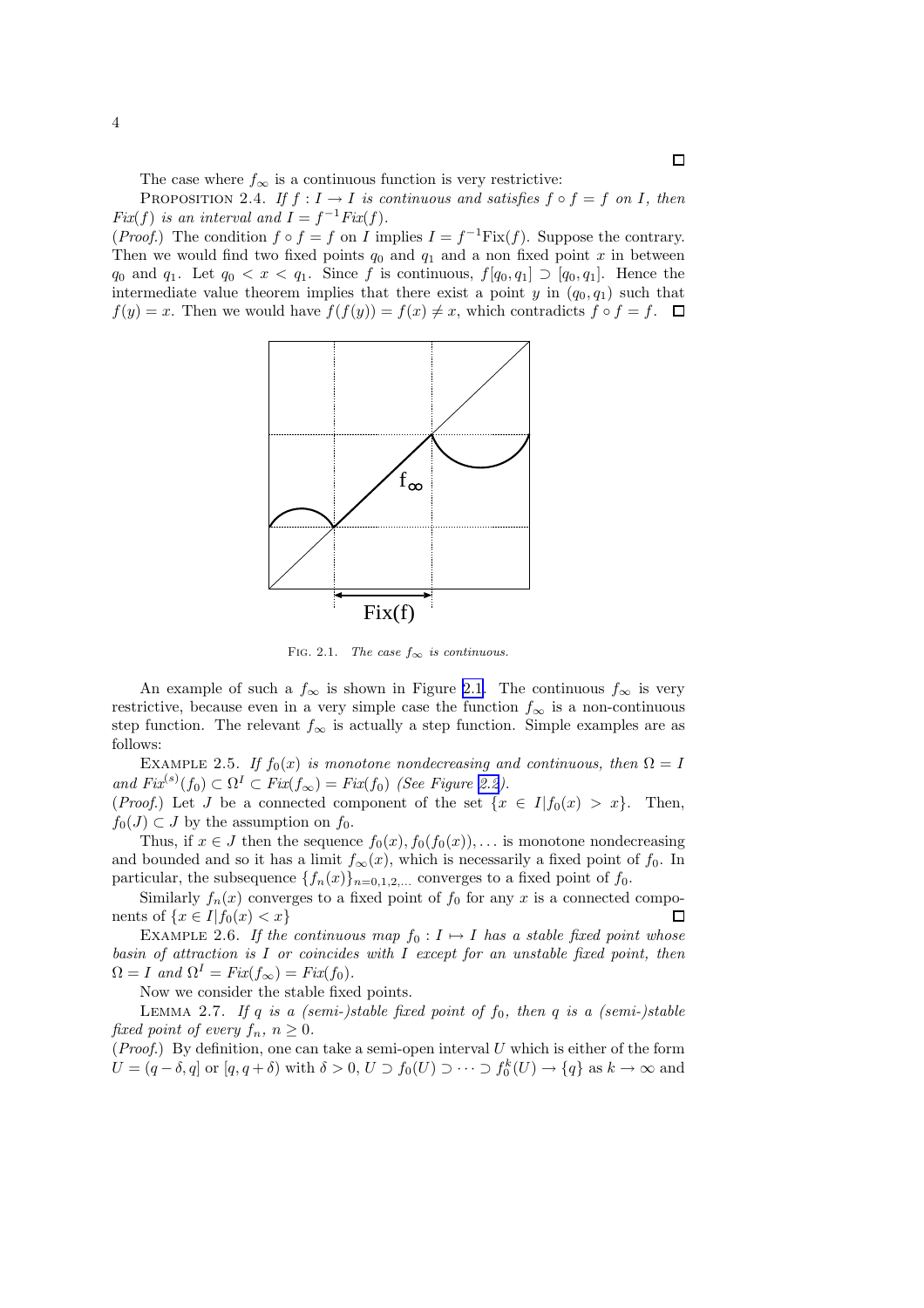<span id="page-4-0"></span>

FIG. 2.2. The evolution of the function when  $f_0$  is monotone nondecreasing and bounded.  $f_0(x)$  (solid line) and  $f_{\infty}(x)$  (dotted line) are plotted.

 $f_0$  is one-to-one on  $U$ . Then,

$$
f_1(U) \subset (1 - \varepsilon) f_0(U) + \varepsilon f_0(f_0(U))
$$
  

$$
\subset (1 - \varepsilon) f_0(U) + \varepsilon f_0(U) \subset f_0(U) \subset U
$$

where  $(1 - \varepsilon)A + \varepsilon B := \{(1 - \varepsilon)a + \varepsilon b | a \in A, b \in B\}.$ 

Similarly, for each  $k \ge 1$ ,  $f_1(f_0^k(U)) \subset f_0^{k+1}(U) \subset f_0^k(U)$ .

Hence, we get

$$
U \supset f_1(U) \supset \cdots \supset f_1^k(U)
$$

and on the other hand

$$
f_1^k(U) \subset f_0^k(U).
$$

Consequently,

$$
U \supset f_1(U) \supset \cdots \supset f_1^k(U) \to \{q\}.
$$

The assertion for  $n \geq 2$  follows by induction.

Now we discuss the degree of stability of fixed points. Let  $q$  be a fixed point of  $f_n$ , U be an interval contain q. Set

$$
l_n(x;q) = l_n(x) = \frac{f_n(x) - q}{x - q}
$$
 for  $x \in U$  and  $x \neq q$ .

Then,

(2.5) 
$$
l_{n+1}(x) = (1 - \varepsilon)l_n(x) + \varepsilon l_n(f_n(x))l_n(x).
$$

Define  $\rho_n = \rho_n(U)$  by  $\rho_n = \sup_{x \in U, x \neq q} |l_n(x)|$ , we get

(2.6) 
$$
0 \leq \rho_{n+1} \leq (1 - \varepsilon)\rho_n + \varepsilon \rho_n^2.
$$

 $\Box$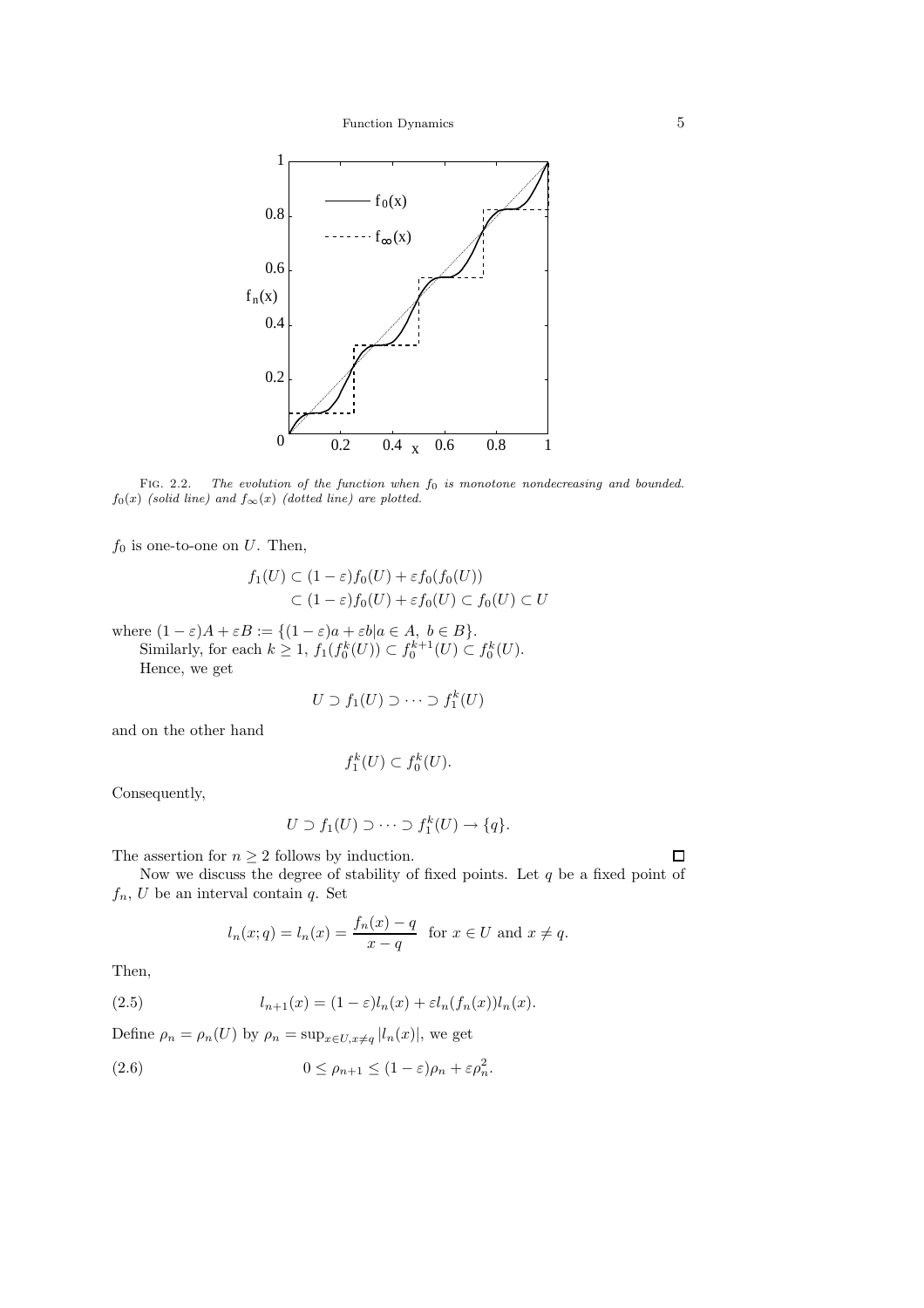<span id="page-5-0"></span>This inequality shows that the dynamical system  $h(x) = (1 - \varepsilon)x + \varepsilon x^2$  controls the stability of fixed points of  $f_n$ . From this observation we can show the following.

LEMMA 2.8. Let  $q$  be a (semi-)stable fixed point of  $f_0$  and  $U_q$  be a semi-open interval  $U_q$  which is either of the form  $U_q = (q - \delta, q]$  or  $[q, q + \delta)$  with  $\delta > 0$ ,  $U_q \supset f_0(U_q) \supset \cdots \supset f_0^k(U_q) \rightarrow \{q\}$  as  $k \rightarrow \infty$  and  $f_0$  is one-to-one on  $U$ . If  $\rho_0(U_q) < 1$ , then  $\lim_{n \to \infty} f_n(x) = q$ .

(*Proof.*) If  $f_n(x) = q$  for some n,  $\lim_{n \to \infty} f_n(x) = q$ .

Suppose  $f_n(x) \neq q$  for all n, then

$$
|f_{n+1}(x) - q| = |(1 - \varepsilon)(f_n(x) - q) + \varepsilon(f_n(f_n(x)) - q)|
$$
  
= 
$$
|(1 - \varepsilon)(f_n(x) - q) + \varepsilon(f_n(x) - q)\frac{f_n(f_n(x)) - q}{f_n(x) - q}|
$$
  
= 
$$
|f_n(x) - q| \cdot |(1 - \varepsilon) + \varepsilon l_n(f_n(x))|
$$

By inequality [2.6](#page-4-0) and  $\rho_0 < 1$ ,

$$
|l_n(f_n(x))| < \rho_n < h(\rho_{n-1}) < h^n(\rho_0) \to 0 \text{ as } n \to \infty.
$$

As a result, there exist  $\delta$  such that  $0 \leq |(1 - \varepsilon) + \varepsilon l_n(f_n(x))| < \delta < 1$  for large n and we have  $|f_{n+1}(x) - q| < \delta |f_n(x) - q|$ . This implies  $\lim_{n \to \infty} f_n(x) = q$ . П LEMMA 2.9. For  $x \in f_0^{-1}(U_q)$ ,  $\lim_{n \to \infty} f_n(x) = q$ .

(Proof.) In the proof of lemma 2.8, a key inequality is  $|l_n(f_n(x))| < \rho_n$  for  $f_n(x) \in$  $U_q$ . Now  $f_0(x) \in U_q$  from assumption. So  $f_n(x) \in U_q$  by induction. The proof is similar.

From Lemmas [2.7](#page-3-0)-2.9, we can extend Theorem [2.1](#page-2-0) as follows:

PROPOSITION 2.10. For each n and  $q \in Fix^{(s)}(f_n)$  take any interval  $V_q$  where  $f_n$  is monotone and such that  $\rho_n(V_q) < 1$ . Set

$$
\Omega = \bigcup_{n \geq 0} f_n^{-1} \left( \bigcup_{q \in Fix^{(s)}(f_n),} V_q \right).
$$

Then the set  $\Omega$  satisfies the conditions (i), (ii) and (iii) in Theorem [2.1.](#page-2-0)

REMARK 2.11. There exist some unstable fixed points which become stable after iteration. For example, let  $q$  be a unstable fixed point of  $f_0$  and assume that  $f_0$  be monotone decreasing on  $U_q$ ,  $U_q \supset f_0(U_q)$  and  $-1/\varepsilon < -\rho_0 < -(1-\varepsilon)/\varepsilon$ . Then q becomes a stable fixed point of  $f_1$  because  $\rho_1 < 1$  as shown in Figure [2.3.](#page-6-0)

3. Trajectories driven by  $g_{\infty}$  and Hierarchical Map. Let us study the asymptotic behavior of trajectories other than  $(\Omega, f_{\infty})$ . For this purpose, as is mentioned in Introduction, we write

$$
(3.1) \t\t f_{n+1} = g_n \circ f_n
$$

by setting

(3.2) 
$$
g_n(x) = (1 - \varepsilon)x + \varepsilon f_n(x).
$$

Since our target is the asymptotic behavior as  $n \to \infty$ , we may assume that  $f_n|_{\Omega}$  is close to  $f_{\infty}$  from the beginning. For simplicity, we assume

$$
(3.3) \t\t f_0|_{\Omega} = f_{\infty}.
$$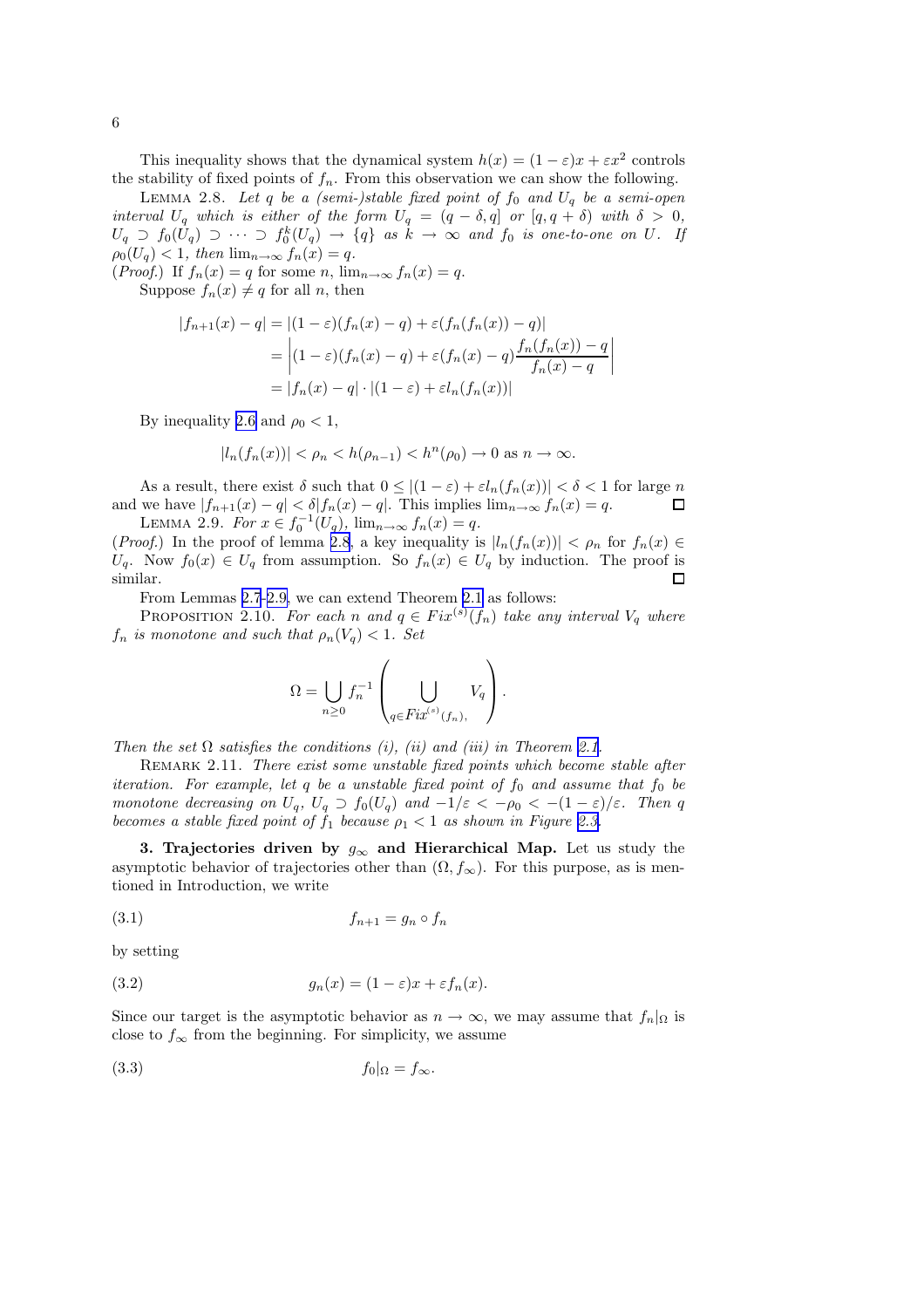<span id="page-6-0"></span>

FIG. 2.3. (a) Dynamics of  $\rho_n$  and its example. (b)  $f_0(x) = -\sin(\pi/2x)$  and  $\varepsilon = 0.5$ .

LEMMA 3.1. If  $(3.3)$  $(3.3)$  $(3.3)$  holds, then

$$
(3.4) \t\t f_n|_{\Omega} = f_{\infty}
$$

*for all*  $n = 0, 1, 2, ...$ 

(*Proof.*) Assume  $x \in \Omega$  and  $f_n(x) = q \in \text{Fix}(f_\infty)$ . Then,

$$
f_{n+1}(x) = (1 - \varepsilon)q + \varepsilon f_n(q) = q = f_n(x) = f_{\infty}(x).
$$

Hence,  $f_n|_{\Omega} = f_{\infty}$  implies  $f_{n+1}|_{\Omega} = f_{\infty}$  and (3.4) follows by induction on n.  $\Box$ 

By Lemma 3.1, the "generated map"  $g_n$  also coincides with  $g_{\infty}$ , if it is restricted to  $\Omega$ :

(3.5) 
$$
g_{\infty}(x) = (1 - \varepsilon)x + \varepsilon q \text{ if } x \in \Omega_q.
$$

EXAMPLE 3.2 (Nagumo-Sato map). Let the initial map  $f_0: I \to I$ ,  $I \supset [\frac{a-1}{\varepsilon}, \frac{a}{\varepsilon}]$ be as follows:

$$
f_0(x) = \begin{cases} \frac{a}{\varepsilon}, & x \in \{\frac{a}{\varepsilon}\} \cup (\frac{a-1}{\varepsilon}, 0), \\ \frac{a-1}{\varepsilon}, & x \in [0, \frac{a}{\varepsilon}) \cup \{\frac{a-1}{\varepsilon}\}, \\ b(x), & x \in I \setminus [\frac{a-1}{\varepsilon}, \frac{a}{\varepsilon}]. \end{cases}
$$

Here  $0 < a < 1$  and  $b(x)$  is a function satisfying a condition  $b(x) \in (\frac{a-1}{\varepsilon}, \frac{a}{\varepsilon})$ . Then

$$
\Omega = \left[\frac{a-1}{\varepsilon}, \frac{a}{\varepsilon}\right]
$$

and

$$
f_{\infty}(x) = \begin{cases} \frac{a}{\varepsilon}, & x \in \{\frac{a}{\varepsilon}\} \cup (\frac{a-1}{\varepsilon}, 0), \\ \frac{a-1}{\varepsilon}, & x \in [0, \frac{a}{\varepsilon}) \cup \{\frac{a-1}{\varepsilon}\}. \end{cases}
$$

For instance suppose  $f_0(x)$  is given by the Figure [3.1](#page-1-0) (b). Then  $f_n$  converges to the  $f_{\infty}$  shown in Figure [3.1](#page-1-0)(a). In this case, the generated map  $g_{\infty}(x)$  is a piecewise linear map defined by:

$$
g_{\infty} = \begin{cases} (1-\varepsilon)x + a, & x \in \{\frac{a}{\varepsilon}\} \cup (\frac{a-1}{\varepsilon}, 0), \\ (1-\varepsilon)x + a - 1, & x \in [0, \frac{a}{\varepsilon}) \cup \{\frac{a-1}{\varepsilon}\} \end{cases}
$$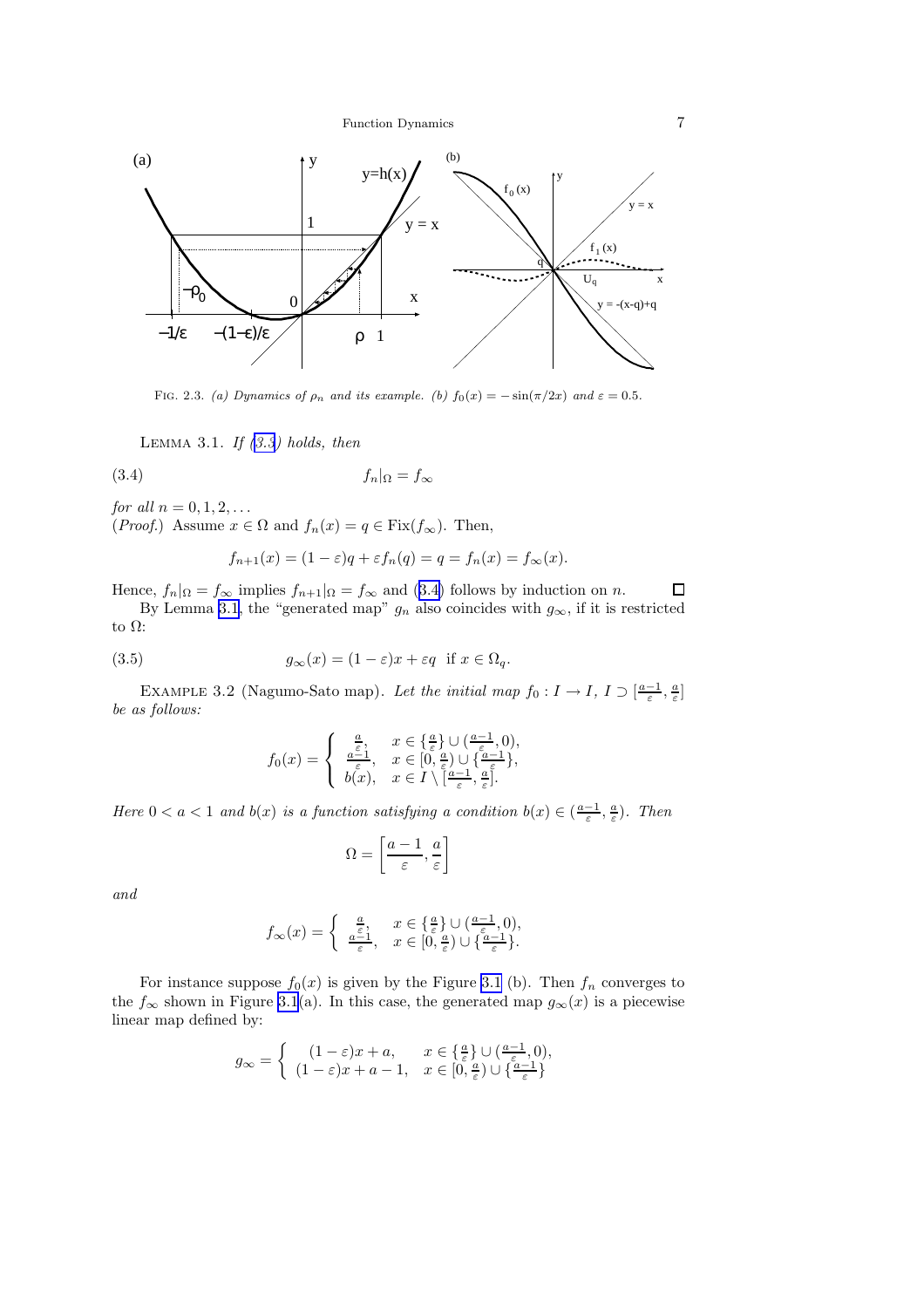<span id="page-7-0"></span>

FIG. 3.1. (a) The graph of  $f_{\infty}(x)$  (solid line) and the generated map  $g_{\infty}(x)$  (dotted line). Here  $\varepsilon = 1/2$  and  $a = 1/4$ . The map  $g_{\infty}$  has a period-3 attractor. (b) An example of a graph of initial function  $f_0(x)$  which converges to  $f_{\infty}$  displayed in (a).

(See Figure  $3.1(a)$ ).

In this case,  $g_{\infty}(\Omega) \subset \Omega$  and the map  $g_{\infty} : \Omega \mapsto \Omega$  is studied in [\[3\]](#page-15-0) and is called Nagumo-Sato map. It is shown that a periodic orbit of any period can appear if one controls  $\varepsilon$  and a suitably. Moreover, Cantor attractors (almost periodic orbits) can appear.

Combining [\(3.1](#page-5-0)), [\(3.2\)](#page-5-0) and [\(3.5\)](#page-6-0) we see  $f_{n+1}(x) = g_{\infty}(f_n(x))$  if  $f_n(x) \in \Omega$ . Thus we obtain the trajectories  $f_n(x)$  in  $\Omega$ , which is driven by the Nagumo-Sato map  $g_{\infty}$ .

The above Example [3.2](#page-6-0) is generalized to the following.

THEOREM 3.3. Assume  $f_0|_{\Omega} = f_{\infty}$ . Define  $g_{\infty} : \Omega \mapsto I$  by [\(3.5](#page-6-0)). Set

(3.6) 
$$
\Omega(g_{\infty}) = \bigcap_{n \geq 0} g_{\infty}^{-n}(\Omega) = \{x \in \Omega | g_{\infty}(x), g_{\infty}(g_{\infty}(x)), \dots \in \Omega\}
$$

and assume  $\Omega(g_{\infty})$  is non-empty. Then, the trajectories starting from  $f_0^{-1}(\Omega(g_{\infty}))$ are "driven" by  $g_{\infty}$ . Precisely, if  $x \in I$  and  $f_0(x) \in \Omega(g_{\infty})$  then

(3.7) 
$$
f_n(x) \in \Omega(g_\infty) \text{ for all } n = 0, 1, 2, ...
$$

and

(3.8) 
$$
f_n(x) = \underbrace{g_{\infty} \circ \cdots \circ g_{\infty}}_{n \text{ times}} (f_0(x)).
$$

In other words, the trajectory  $\{f_n(x)\}_{n=0,1,2,...}$  on  $\Omega(g_\infty)$  is reduced to the  $g_\infty$ orbit of  $f_0(x)$ .

(Proof.) If we show (3.7), then (3.8) will be obvious from ([3.5\)](#page-6-0). Assume  $f_n(x) \in$  $\Omega(g_{\infty})$ , then  $f_{n+1}(x) = g_{\infty}(f_n(x)).$ 

By the definition  $(3.6), g_\infty(f_n(x)) \in g_\infty(\Omega(g_\infty)) \subset \Omega$ . Hence  $f_{n+1}(x) \in \Omega(g_{\infty}).$ 

Now we proceed to the next stage and seek for the set  $\Psi$  such that  $f_n(\Psi) \subset \Omega$ and  $g_n(\Psi) \subset \Psi$  for all n.

 $\Box$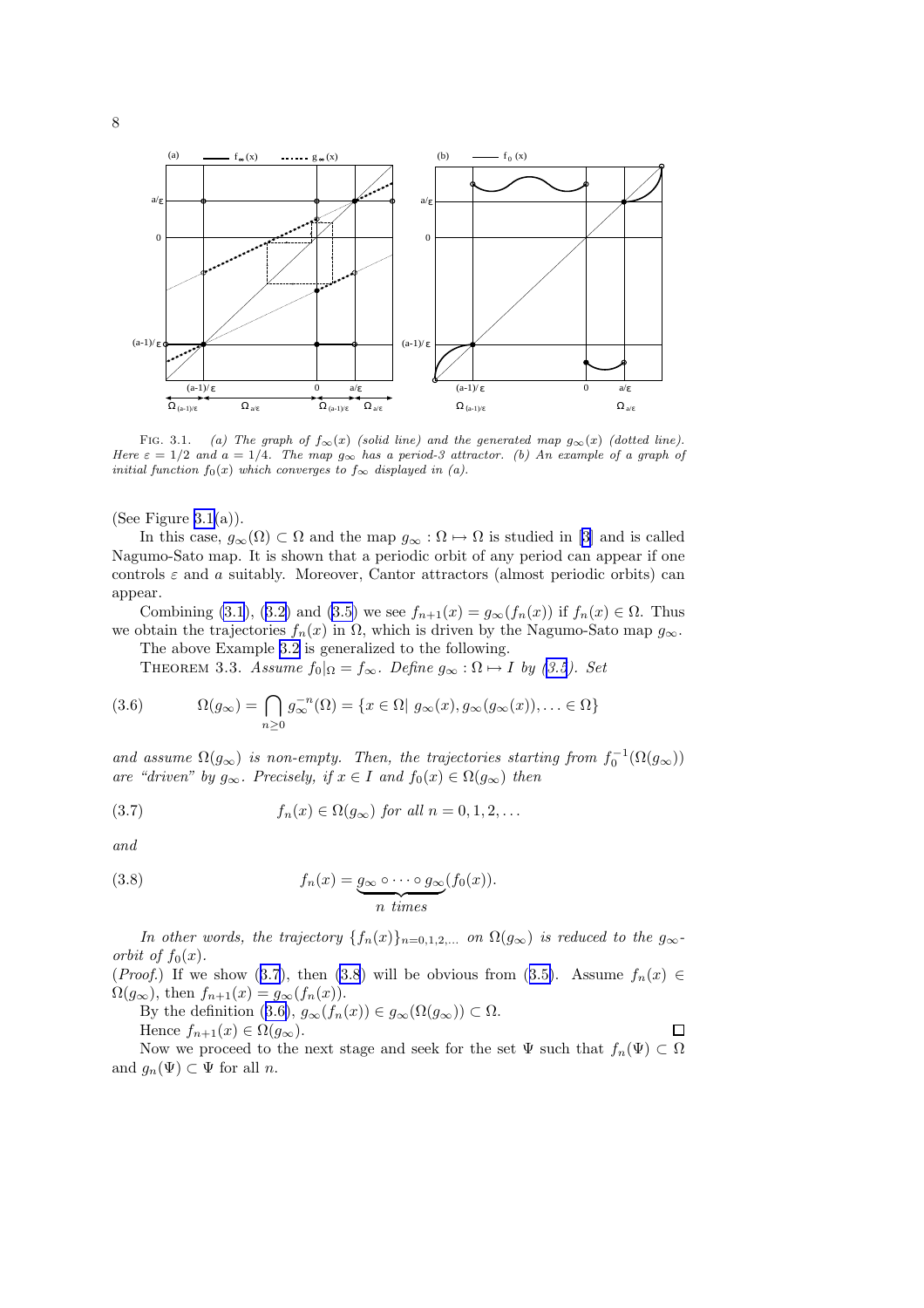<span id="page-8-0"></span>THEOREM 3.4. Assume that  $f_0|_{\Omega} = f_{\infty}$  and that there exist non empty  $f_{\infty}$ invariant subsets  $\Omega_i$ ,  $i = 1, ..., N$ , of  $\Omega(g_{\infty})$  and closed subsets  $\Psi_i$ ,  $i = 1, ..., N$ , of the complement of  $Fix(f_{\infty})$  which satisfies the following property: For each i there exists a j such that

(3.9) 
$$
(1 - \varepsilon)\Psi_i + \varepsilon \Omega_i \subset \Psi_j.
$$

Let  $X_i = f_0^{-1}(\Psi_i)$ . If  $f_0(\Psi_i) \subset \Omega_i$  and  $g_0(\Omega_i) \subset \Omega_i$ , then  $g_0(\Psi_i) \subset \Psi_j$ . Moreover, for any  $n \geq 1$ ,

(3.10) 
$$
f_n(X_i) \subset \Psi_i, f_n(\Psi_i) \subset \Omega_i \text{ and } g_n(\Psi_i) \subset \Psi_j.
$$

Hence, once a trajectory  $f_n(x)$  falls into some  $\Psi_i$ , say,  $f_{n_0}(x) \in \Psi_i$ , the trajectory  $f_n(x)$ ,  $n = n_0 + 1, n_0 + 2, \ldots$  is confined in  $\bigcup \Psi_j$  and driven by  $g_n$ 's:  $f_{n+1} = g_n(f_n(x))$ for  $n = n_0 + 1, n_0 + 2, \ldots$ 

(*Proof.*) By (3.9) and the definition of  $g_0$ ,

$$
g_0(\Psi_i) \subset (1-\varepsilon)\Psi_i + \varepsilon f_0(\Psi_i) \subset (1-\varepsilon)\Psi_i + \varepsilon \Omega_i \subset \Psi_j.
$$

Now,  $f_1(X_i) = g_0(f_0(X_i)) \subset g_0(\Psi_i) \subset \Psi_i$  and  $f_1(\Psi_i) = g_0(f_0(\Psi_i)) \subset g_0(\Omega_i)$ . By Lemma [3.1](#page-6-0),  $g_0|_{\Omega} = g_{\infty}|_{\Omega}$ . Thus  $g_0(\Omega_i) \subset \Omega_i$ . Hence (3.10) follows by induction.  $\Box$ 

REMARK 3.5. If there exist closed subsets  $\{X_i\}_{i=1}^M$  such that

(3.11) 
$$
(1 - \varepsilon)X_i + \varepsilon \Psi_i \subset X_j \text{ for some } j,
$$

the dynamics of  $f_n|_{\Phi_i}$  ( $f_n(\Phi_i) \subset X$ ) is determined by  $g_n|_X$ . This process can continue ad infinitum and it is not difficult to extend the Theorem [3.4](#page-7-0).

In [\[2\]](#page-15-0) the generated map  $g_n|_\Psi$  is called the meta-map, taking into consideration the point that the dynamics of  $g_n|_{\Phi}$  is determined by  $g_{\infty}$ . Similarly, in [\[2](#page-15-0)], the generated map  $g_n|_{X_i}$  is called meta-meta-map, while the generated map  $g_n$  is called hierarchical map as a whole.

Now we present two typical examples.

The first example (Example 3.6) shows typical trajectories driven by  $g_{\infty}$ . On  $\Psi_i$ there are two branches of  $f_n$ ,  $f_{even}$  and  $f_{odd}$  while on  $\Omega_i$   $f_{\infty}$  exists. The dynamics of  $f_n|_{X_i}$  is determined by  $g_n|_{\Psi_i}$ .

The second example illustrates the case of  $f_n$  with further two branches on  $X_i$ .  $f_n|_\Psi$  is driven by  $g_\infty$ , while  $f_n|_X$  is driven by  $g_n|_\Psi$ , and  $f_n|_\Phi$  is driven by  $g_n|_X$  hierarchically. Each partial function is period 2 or time-invariant. The configuration of initial function  $f_0$  is given by nesting the initial function of the first Example 3.6.

EXAMPLE 3.6 (meta-map). In this example, a new initial function which generates a meta-map is shown. This initial function is given by a 'surgery' of the  $f_{\infty}$  which generates a map having a 2-period attractor. The partial function  $f_n|\Psi(f_n(\Psi) \subset \Omega)$ is set to generate a time-dependent  $g_n|_\Psi$  which has another period-2 attractor (metamap).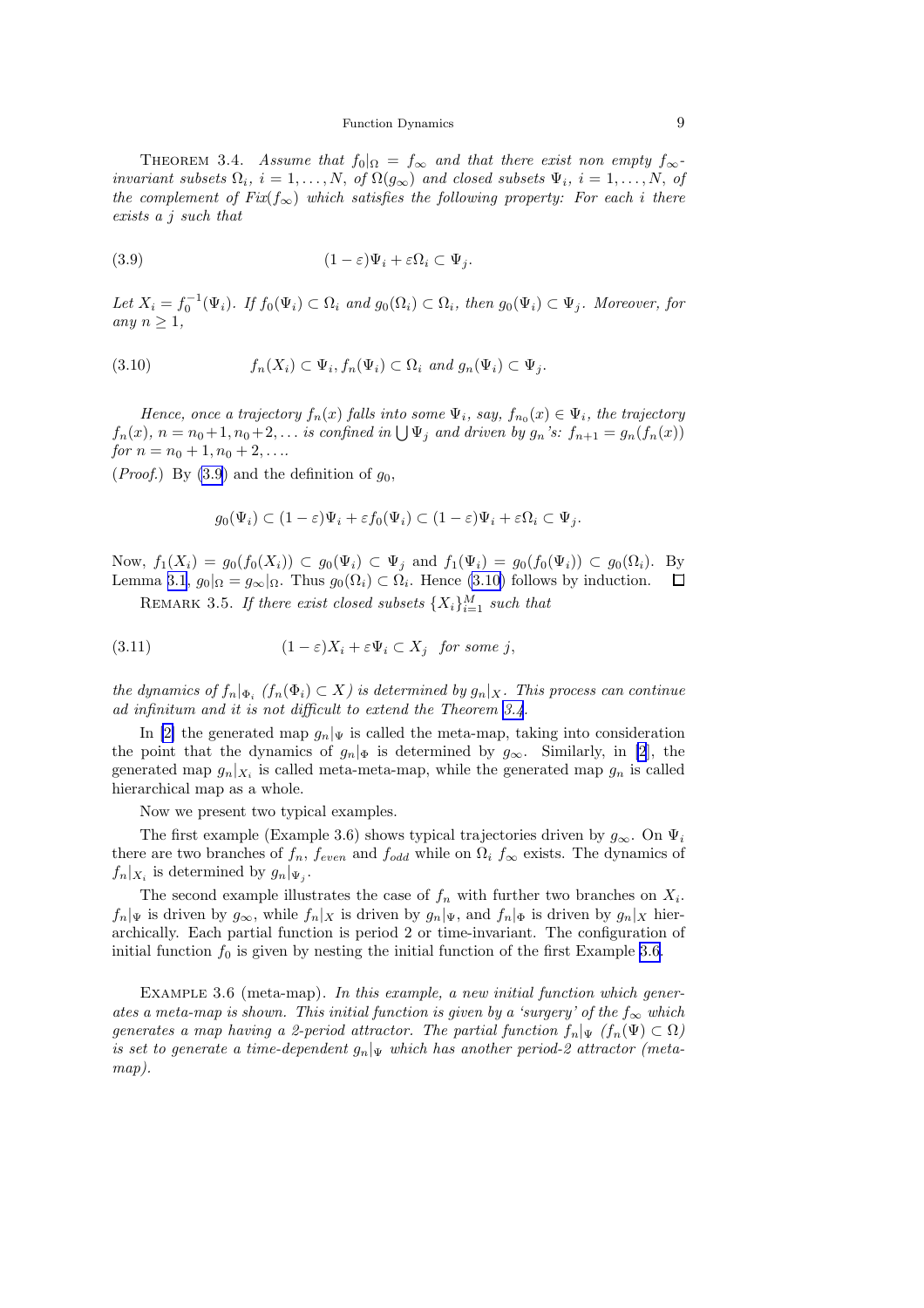Let  $f_0(x)$  be as follows;

$$
f_0(x) = \begin{cases}\n-(a+b), & x \in \Omega_{-(a+b)}, \Omega_{-(a+b)} := \{-(a+b)\} \cup (-a, -(a-b)), \\
-(a-b), & x \in \Omega_{-(a-b)}, \Omega_{-(a-b)} := \{-(a-b)\} \cup (-a+b), -a], \\
a-b, & x \in \Omega_{a-b}, \Omega_{a-b} := \{a-b\} \cup (a, a+b), \\
a+b, & x \in \Omega_{a+b}, \Omega_{a+b} := \{a+b\} \cup (a-b,a], \\
a+Bb, & x \in \Psi_0, \Psi_0 := (0, a-b), \\
a+Eb, & x \in \Psi_1, \Psi_1 := (-a-b), 0], \\
-E(a+Eb), & x \in X_0, \\
E(a-Eb), & x \in X_1.\n\end{cases}
$$

Here  $E := \frac{\varepsilon}{2-\varepsilon}$  and  $b = \frac{1-\varepsilon}{1+\varepsilon} \cdot a$  (a > 0). The graph of this initial function is shown in Figure [3.2](#page-4-0). The initial function  $f_0$  on  $\Omega_i$  is similar to the  $f_0$  with two fixed points in Example [3.1](#page-1-0), two copies of which are now embedded in subintervals  $[-(a + b), -(a - b)]$  and  $[a - b, a + b]$  for the initial function f<sub>0</sub>. Here, the function which generates a map  $g_{\infty}$  having period-2 attractor is embedded to the subintervals. Now,  $Fix(f_0) = {\pm (a+b), \pm (a-b)}.$ 

Now, (i) The generated map  $g_{\infty}$  has a period-2 attractor. (ii)  $f_0|\Psi(f_n(\Psi) \subset \Omega)$ for all n) is on the attractor of  $g_{\infty}$ . (iii) The  $f_0|_{\Psi}$  is arranged so as to generate a time-dependent map  $g_n|_\Psi$  (meta-map), which has another period-2 attractor. (iv)  $f_0|_X$  ( $f_n(X) \subset \Psi$  for all n) is on the attractor of  $g|_{\Psi}$ . Each partial function is already on one of the attractors and  $f_n$  is a period-2 function as a whole.

The procedure of time evolution is demonstrated straightforwardly as follows (For the computation of each step, it is convenient to use the relation  $(1 - \varepsilon)E_a + \varepsilon(-a) =$  $-Ea$ ).

,

At  $n = 0$ , the following conditions are satisfied.

$$
\begin{cases}\nf_0(\Psi_0) \subset \Omega_{-(a+b)} \\
f_0(\Psi_1) \subset \Omega_{a-b}, \\
f_0(X_0) \subset \Psi_1, \\
f_0(X_1) \subset \Psi_0.\n\end{cases}
$$

At the next step, this  $f_0(x)$  evolves to the following  $f_1$ ;

$$
\begin{cases}\nf_1|_{\Psi_0} = (1 - \varepsilon)(-a + Eb) + \varepsilon(-(a + b)) = -a - Eb, \\
f_1|_{\Psi_1} = (1 - \varepsilon)(a + Eb) + \varepsilon(a - b) = a - Eb, \\
f_1|_{X_0} = (1 - \varepsilon)(-E(a + Eb)) + \varepsilon(a + Eb) = E(a + Eb), \\
f_1|_{X_1} = (1 - \varepsilon)(E(a - Eb)) + \varepsilon(-a + Eb) = -E(a - Eb).\n\end{cases}
$$

Then, at the step  $n = 1$ , the following conditions are satisfied. Note that there is an exchange of suffices of  $\Psi_i$ .

$$
\begin{cases}\nf_1(\Psi_0) \subset \Omega_{-(a-b)}, \\
f_1(\Psi_1) \subset \Omega_{a+b}, \\
f_1(X_0) \subset \Psi_0, \\
f_1(X_1) \subset \Psi_1.\n\end{cases}
$$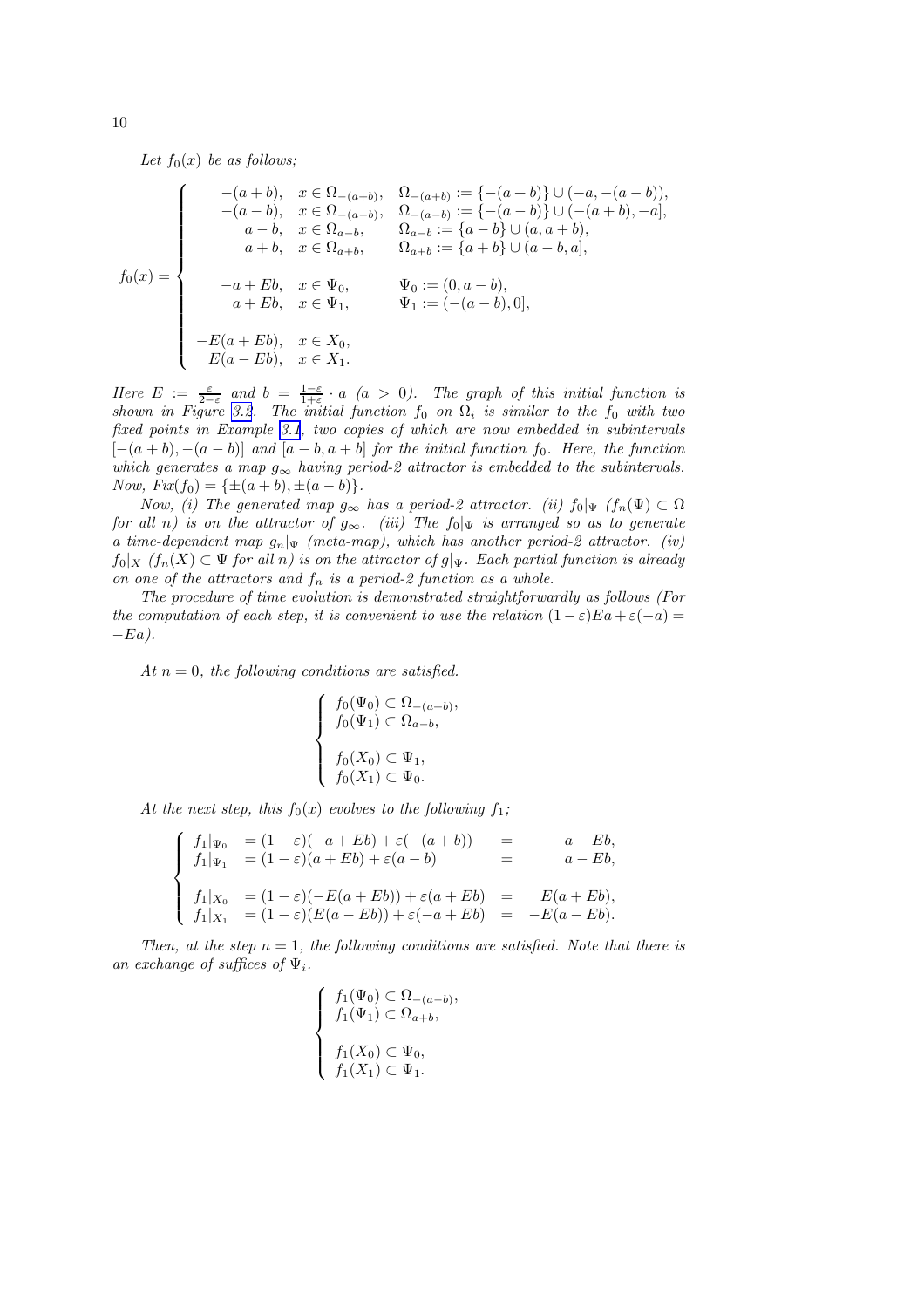Function Dynamics 11

<span id="page-10-0"></span>At the next step, the  $f_1$  evolves to the following  $f_2$ ;

$$
\begin{cases}\nf_2|\Psi_0 = (1-\varepsilon)(-a-Eb) + \varepsilon(-(a-b)) &= -a+Eb = f_0|\Psi_0, \\
f_2|\Psi_1 = (1-\varepsilon)(a-Eb) + \varepsilon(a+b) &= a+Eb = f_0|\Psi_1, \\
f_2|_{X_0} = (1-\varepsilon)E(a+Eb) + \varepsilon(-a-Eb) &= -E(a+Eb) = f_0|_{X_0}, \\
f_2|_{X_1} = (1-\varepsilon)(-E(a-Eb)) + \varepsilon(a-Eb) &= E(a-Eb) = f_0|_{X_1}.\n\end{cases}
$$

This  $f_2$  coincides with  $f_0$ . Hence  $f_n$  is a period-2 function. These dynamics are shown in Figure [3.2](#page-4-0), while Figure [3.3](#page-6-0) shows a schematic representation of the dynamics. Each arrow  $A \to B$  in the figure indicates that  $f_n(A) \subset B$ .  $f_{\infty}(\Omega_i)$  is always included in Fix(f<sub>∞</sub>) and  $f_n(\Psi_0)$  is included in  $\Omega_{-1}$  or  $\Omega_{-\varepsilon}$  in turns.



FIG. 3.2. Temporal evolution of  $f_n$  with a meta-map. Here,  $E := \frac{\varepsilon}{2-\varepsilon}$  and  $b = \frac{1-\varepsilon}{1+\varepsilon} \cdot a$ .  $f_n(x)$ at even step n is plotted by solid line, while that for odd n is plotted by dotted line.  $g_n(x)$  is shown by bold dotted line.  $\varepsilon$  is set to  $1/4$ .

In the previous example, the function which generates a map having a period-2 attractor is embedded to give a new initial function  $f_0$ . Note that the 'surgery' of the initial function is valid so that the generated map of the function has an arbitrary period.

The next example shows a meta-meta-map given by nesting this initial function.

EXAMPLE 3.7 (meta-meta-map). Define a new initial function  $f_0$  by a recursive "surgery" of the  $f_0$  in Example [3.6](#page-8-0) (meta-map). The meta-meta-map is given by this recursive surgery. In Figure [3.4,](#page-11-0) the hierarchical configuration of  $f_0$  is plotted. Two copies of the initial function in the Example [3.6](#page-8-0) (meta-map) are embedded on the intervals  $[-(a + b), -(a - b)]$  and  $[a - b, a + b]$ , for this new f<sub>0</sub>. Now, f<sub>0</sub> has 8 fixed points  $Fix(f_{\infty}) = {\pm (a+b), \pm (a-b), a \pm c, -a \pm c}.$  Here,  $c := \frac{a-b}{a+b} \cdot b$ . According to the previous example, (i) each  $g_n|_{\Phi}$  (meta-map) has period-2 attractors and (ii)  $f_n|_X$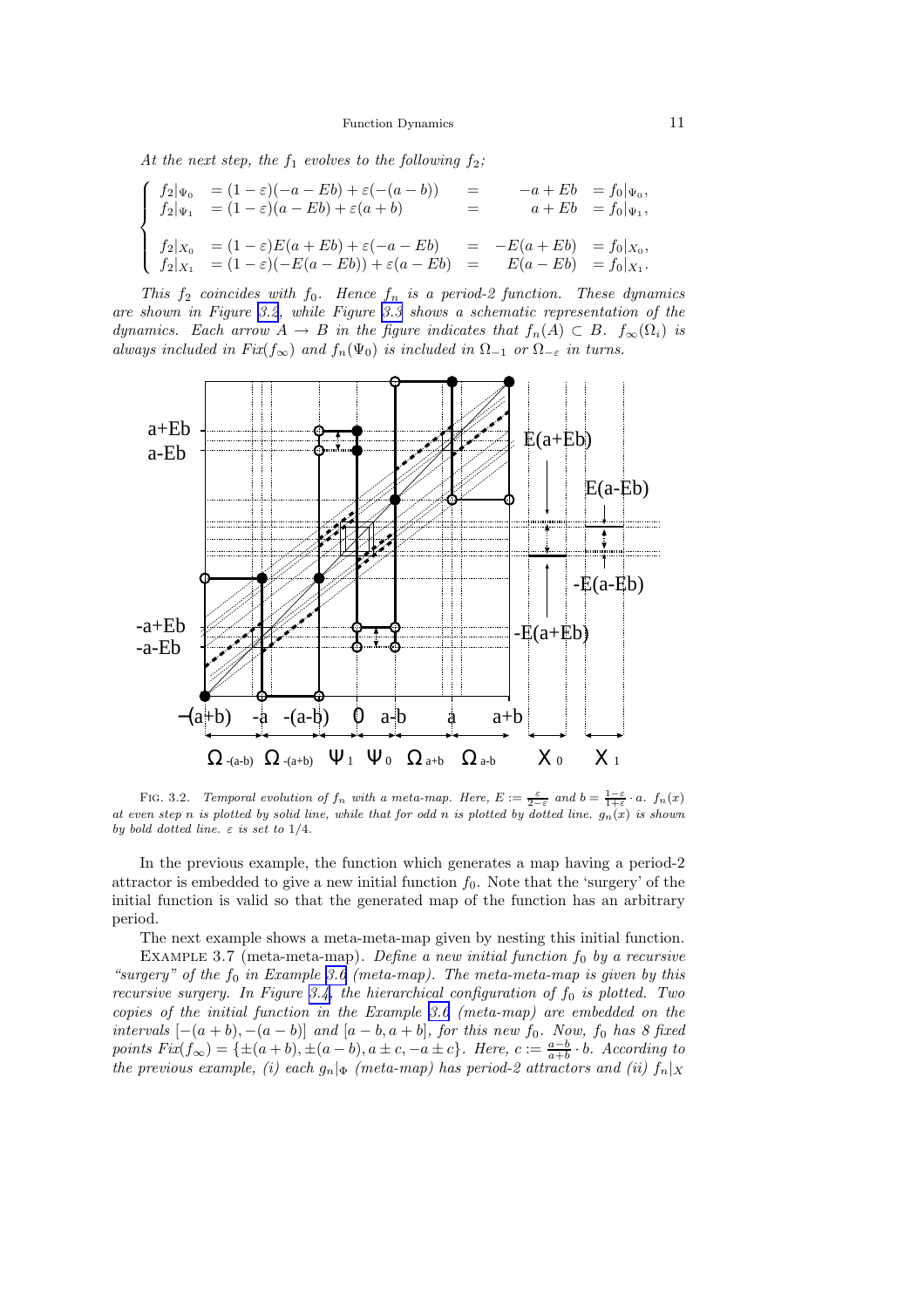

<span id="page-11-0"></span>FIG. 3.3. The schematic representation of the dynamics. The arrow  $A \rightarrow B$  means that  $f_n(A) \subset B$ . feven (solid line) and  $f_{odd}$  (dotted line) are shown. The arrows over time steps (i.e., over the periods  $(=2)$ ) are overlaid.

is arranged on the attractor of  $g_n|_{\Psi}$ . (iii) In this example,  $f_n|_X$  is set to generate a time-dependent  $g_n|_X$  which has period-2 attractors (meta-meta map). (iv) Each  $f_n|_{\Phi_i}$  $(f_n|_{\Phi_i} \subset X$  for all n) is on the attractor of  $g_n|_X$  and gives a period-2 function.

Figure [3.5](#page-12-0) shows a schematic representation of this case. (i)  $f_n|_{\Psi}$  is driven by  $g|_{\Omega}$ , (ii)  $f_n|_X$  driven by  $g_n|_{\Psi}$  and (iii)  $f_n|_{\Phi}$  is driven by  $g_n|_X$  hierarchically. As is shown in this figure, one more step  $(f_n|_{\Phi})$  is added to the hierarchy in the Example [3.6](#page-8-0) (Figure [3.3](#page-6-0)), here.



FIG. 3.4. The evolution of  $f_n$ . For the initial function, two copies of the Example [3.6](#page-8-0) (Figure [3.2](#page-4-0)) are embedded to  $[\pm (a+b), \pm (a-b)]$ . Here,  $\varepsilon$  is set to 1/4 and  $c := \frac{a-b}{a+b} \cdot b$ .

As is described in the remark [3.5,](#page-8-0) this process can be continued ad infinitum. A simple method to give an initial function with a higher hierarchical structure is to nest a given  $f_0$  so that it satisfies the condition for the (extended) theorem [3.4.](#page-7-0)

4. Further Example. In the Examples [3.6](#page-8-0) (meta-map) and [3.7](#page-10-0) (meta-metamap), the intervals are partially ordered at each step, if the order is defined so that  $I_a < I_b$  iff  $I_a \subset f_n(I_b)$  are satisfied (See Figure [3.3](#page-6-0) and [3.5\)](#page-12-0). In the Figures 3.3 and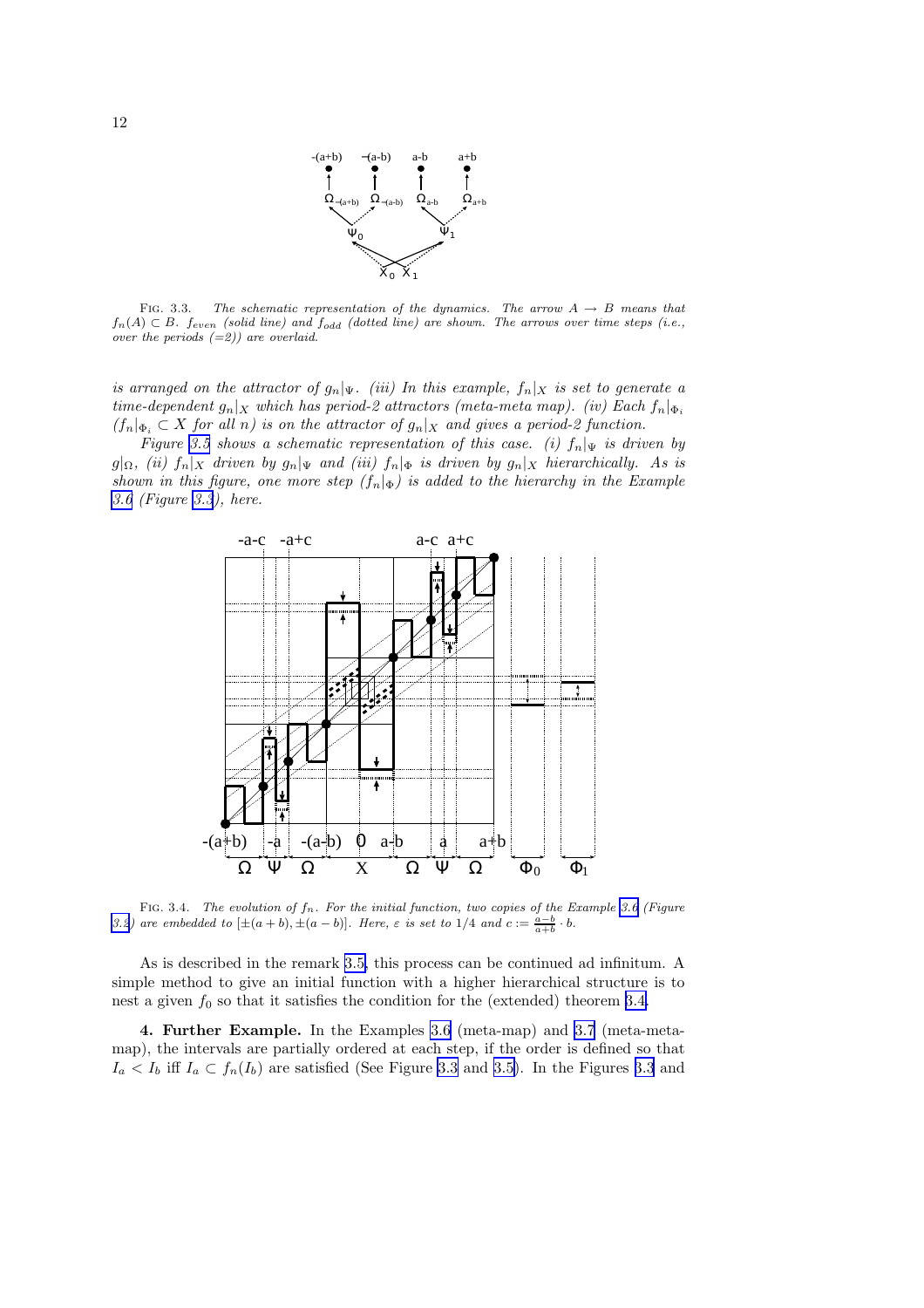Function Dynamics 13

<span id="page-12-0"></span>

FIG. 3.5. The schematic representation of the dynamics. One more step  $(f_n|_{\Phi})$  is added to the hierarchy in the Example [3.6](#page-8-0) (Figure [3.3\)](#page-6-0).

3.5, the arrows  $A \to B$  for  $f_n(A) \subset B$  change in time and the arrows over time steps (i.e., over the periods  $(=2)$ ) are overlaid. Note that the intervals there are partially ordered. Generally, the intervals are not partially ordered for overlaid graph over n. An example of the initial function for such case is given below. In this example, the hierarchy is "entangled". There are some partial functions driven by each other generated map in turns.

EXAMPLE 4.1 (entangled hierarchy). Let  $f_0(x)$  be as follows;

$$
f_0(x)=\left\{\begin{array}{cl} \varepsilon-3,&x\in\Omega_{\varepsilon-3},&\Omega_{\varepsilon-3}:=[\varepsilon-3,-2]\cup(-1,0],\\ 3-\varepsilon,&x\in\Omega_{3-\varepsilon},&\Omega_{3-\varepsilon}:=(0,1]\cup(2,3-\varepsilon],\\ 1+\varepsilon,&x\in\Psi_0,&\Psi_0:=(-2,-1],\\ -(1-\varepsilon),&x\in\Psi_1,&\Psi_1:=(1,2]. \end{array}\right.
$$

In this example, the time evolution of this  $f_0$  is demonstrated directly as follows. Now, the initial function satisfies the following condition.

$$
\begin{cases} f_0(\Psi_0) \subset \Psi_1, \\ f_0(\Psi_1) \subset \Omega_{\varepsilon-3}. \end{cases}
$$

This  $f_0$  evolves to the following  $f_1$ .

$$
\begin{cases}\nf_1|_{\Psi_0} = (1 - \varepsilon)f_0|_{\Psi_0} + \varepsilon f_0|_{\Psi_1} \circ f_0|_{\Psi_0} = 1 - \varepsilon, \\
f_1|_{\Psi_1} = (1 - \varepsilon)f_0|_{\Psi_1} + \varepsilon f_0|_{\Omega_{\varepsilon - 3}} \circ f_0|_{\Psi_1} = -(1 + \varepsilon).\n\end{cases}
$$

At  $n=1$  the relation

$$
\begin{cases} f_1(\Psi_0) \subset \Omega_{3-\varepsilon}, \\ f_1(\Psi_1) \subset \Psi_0 \end{cases}
$$

is satisfied. In this case,  $\Psi$  is not only mapped to  $\Omega$ , but also to  $\Psi$  itself. This  $f_1$ evolves to the following  $f_2$ 

$$
\begin{cases}\nf_2|\Psi_0 = (1-\varepsilon)f_1|\Psi_0 + \varepsilon f_1|_{\Omega_{3-\varepsilon}} \circ f_1|\Psi_0 = f_0|\Psi_0, \\
f_2|\Psi_1 = (1-\varepsilon)f_1|\Psi_1 + \varepsilon f_1|\Psi_0 \circ f_1|\Psi_1 = f_0|\Psi_1.\n\end{cases}
$$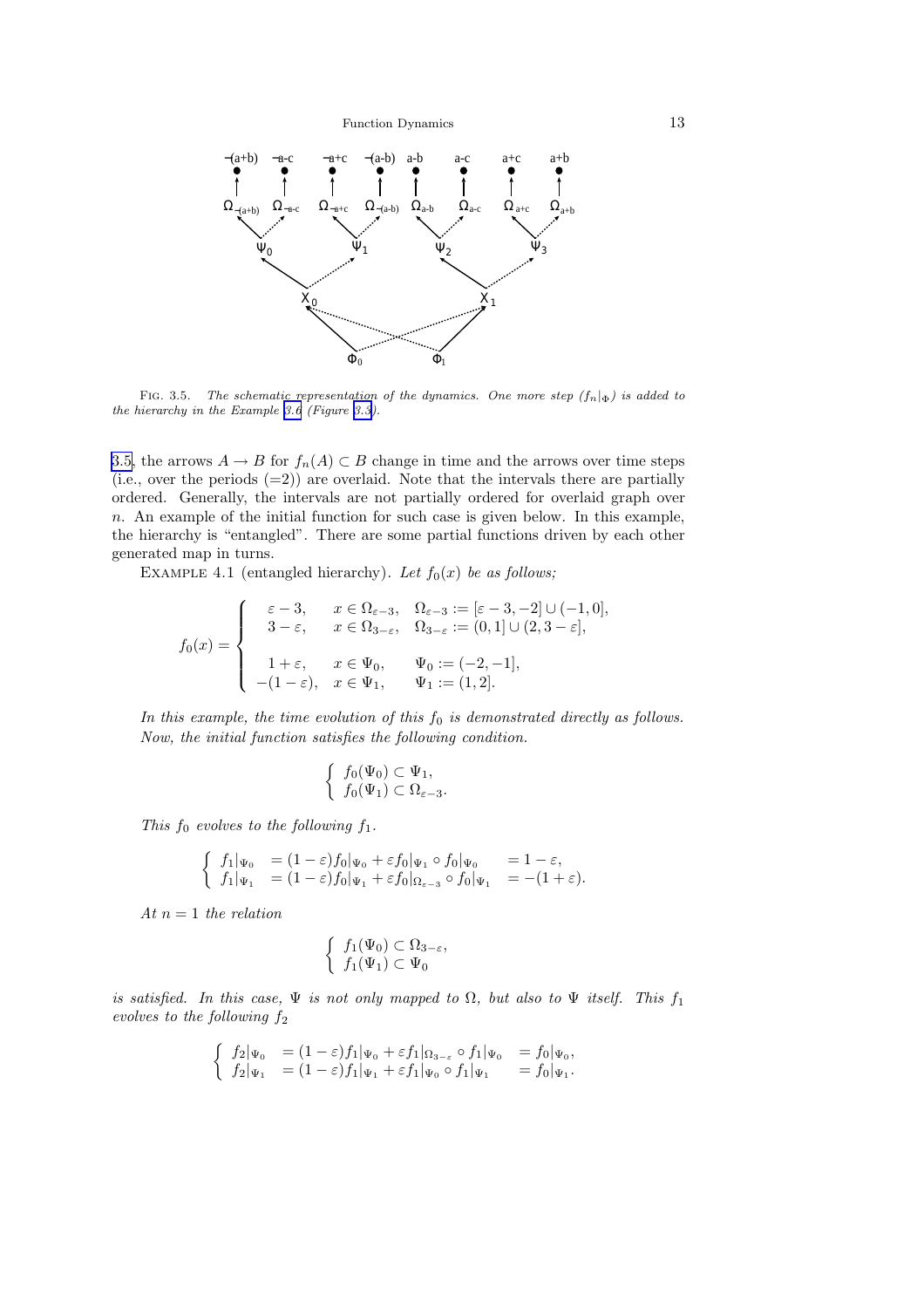

FIG. 4.1. The evolution of the function with entangled hierarchy. The solid line shows  $f_{even}(x)$ and dotted line shows  $f_{odd}(x)$ . The bold dotted line shows  $g_n(x)$ .  $f_n|_{\Psi_i}$  evolves with period 2. Here,  $\varepsilon = 1/2$ .



Fig. 4.2. The schematic representation of the "entangled hierarchy". The arrows over time steps (i.e., over the periods  $(=2)$ ) are overlaid. There is a loop in this graph which does not exist in previous examples.

This  $f_2$  coincides with  $f_0$ . Hence  $f_n$  is a period-2 function. These are shown in Figure [4.1](#page-1-0) while the schematic representation is shown in Figure [4.2](#page-4-0).

The loop in Figure [4.2](#page-4-0) shows that the dynamics of  $f_n|_{\Psi_0}$  and  $f_n|_{\Psi_1}$  are determined by  $g_n|_{\Psi_1}$  and  $g_n|_{\Psi_0}$  in turns. Note that the dynamics of  $f_n|_{\Psi_0}$  and  $f_n|_{\Psi_1}$  are 'not' determined each other at the same step  $n$  in the Example [4.1](#page-12-0). The snapshot of the graph at  $n$  is partially ordered, while the overlaid graph for  $n$  has the loop.

In Section [3,](#page-5-0) all intervals are partially ordered. There, the dynamics of  $f_n|_A$  have no influence to the dynamics of  $f_n|_B$ , if  $f_n(A) \subset B$ . Now the "entanglement" exists and the dynamics of  $f_n|_A$  has the influence to  $f_m|_B$   $(n \neq m)$ , even if the condition  $f_n(A) \subset B$  are satisfied at some n.

5. Discussion. To close the paper, we briefly discuss the original motivation in the study of (1.1) [1] and possible relevance of our result to a biological system. In a biological system, we are often amazed at its ability to change its own rule, while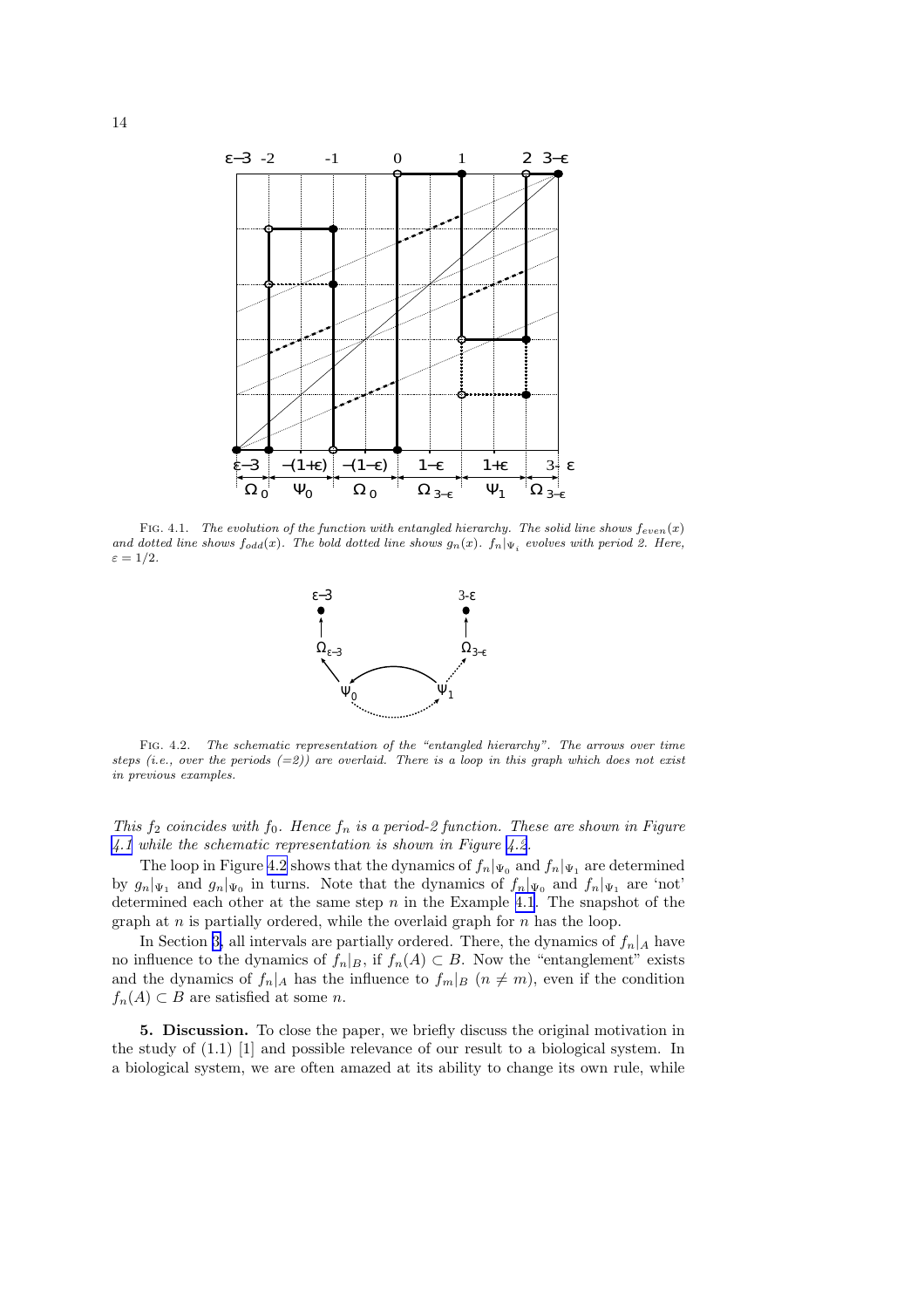in a mechanical system there usually exists a rigid rule which governs the change of the state forever. Moreover, the rule in a biological system is formed 'spontaneously', depending on the history of the state, without being prescribed externally. There a rule to drive the change of the state and the state driven by the rule are not separated initially, but through dynamics, some part of the system starts to drive other parts, and works as a rule.

When we adopt usual dynamical systems on phase spaces, however, the question how a rule is formed is not answered, since in dynamical systems, the rule for dynamics, and the variables that are driven by the rule are clearly separated. When a rule is not separated from the state, however, the rule (that is undifferentiated from the state variables) may operate to itself. In our function dynamics, we try to answer the problem of this self-operation of a rule by explicitly taking into account the term  $f \circ f$ , since with this term, the function f to change a state value x can also be a state value to be changed by it.

This f  $\circ$  f term leads to a self-reference, since the evolution of the function  $f_n(x)$ obeys the generated map  $g_n(x)$ , which itself refers to the function  $f_{n-1}(x)$ . Indeed the importance of self-reference is generally discussed in a biological problem. In our cognition, for example, external inputs are processed and are mapped to an output. The output from this process influences our cognitive process itself. If we regard this cognitive process as a function from inputs to outputs, this function changes in time following some self-reference, through development of our cognition. Our study of the function dynamics ([1.1\)](#page-0-0) was originally introduced as a toy model to study the dynamics with such self-reference[[1\]](#page-15-0), and was motivated by the search for a novel class of phenomena in a system with self-referential structure.

In the structure of Section 3, we have demonstrated that evolution of some partial functions is driven by the generated map of some other intervals hierarchically. The generated map of some intervals works as a 'rule' to drive other intervals, although they are not initially prescribed as a rule part in our model equation. These intervals to drive other parts are given by flat parts of  $f_n(x)$ . In fact, with temporal evolution of our function dynamics, the whole interval is partitioned into flat parts.

In a biological system, rules are often formed first by partition of continuous inputs into discrete symbols, and these symbols provide a basis for a syntactic structure to drive other parts. This partition process is called articulation in our cognition and language (for example, continuous spectrum of light is 'articulated' into a discrete set of colors). As mentioned, this articulation process and the generation of rules over the articulated symbols are a general feature of our function dynamics.

In the function dynamics, the rule, i.e., the generated map, can change in time, when the driving by a generated map has a hierarchical structure as in Section 3. In this sense, the hierarchy of a rule, a rule to change the rule, the further rule to change it, ... is formed in the function dynamics. Such hierarchy in the change of rules also reminds us of hierarchical structures ubiquitous in a biological system, and also in our cognitive process. Furthermore, in Section 4, we have found an example in which the hierarchy structure itself can change in time, where the separation of rule and state formed through dynamics is partially destroyed. The rules and hierarchy in a biological system have stability on one hand, and plasticity on the other hand. In future, it will be important to analyze the stability of the structure we found in the paper.

The late Professor Masaya Yamaguti stressed the importance of self-reference